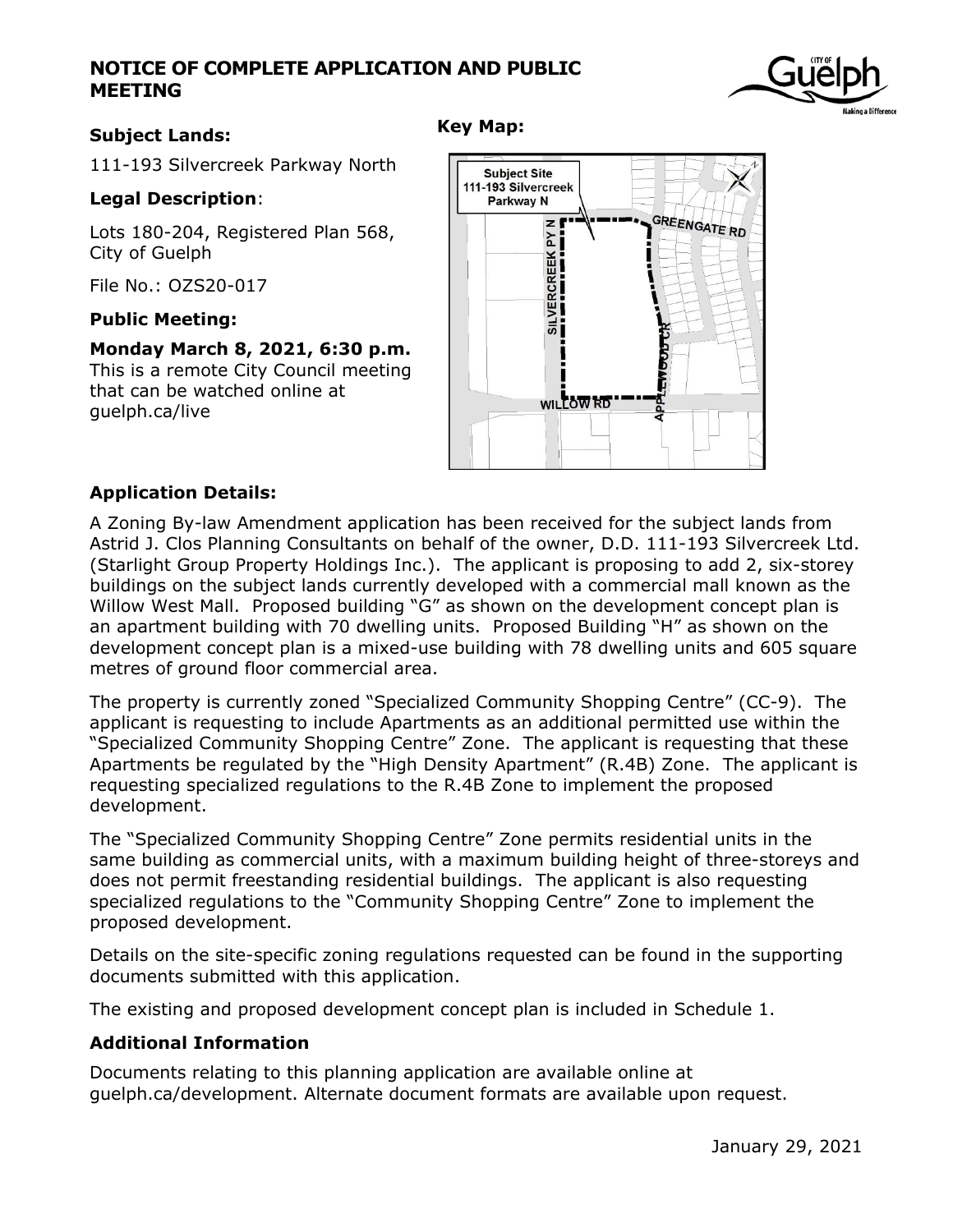The Staff Report will be available **Friday February 26, 2021** after 12:00 p.m. online at guelph.ca/development.

For additional information please contact the planner managing the file:

Lindsay Sulatycki, Senior Development Planner Planning and Building Services Phone: 519-822-1260, ext. 3313 TTY: 519-826-9771 Email: [lindsay.sulatycki@guelph.ca](mailto:lindsay.sulatycki@guelph.ca)

# **Other Applications**

The subject lands are not subject to any other application under the Planning Act.

## **How to Get Involved:**

The purpose of a Public Meeting is to share information and to hear and consider public comments regarding development applications which can be reviewed by Staff and applicants prior to Council consideration of applications. The public is invited to watch the remote meeting on guelph.ca/live and participate by submitting written comments and/or speaking to the application.

## **To submit written comments:**

You can submit written comments any time via email to clerks@guelph.ca and [lindsay.sulatycki@guelph.ca](mailto:lindsay.sulatycki@guelph.ca) or by mail to Guelph City Clerk, 1 Carden Street, Guelph ON N1H 3A1 or place them in the mail slot beside the main entrance to City Hall.

If you submit comments by 10:00 a.m. on **Friday, March 5, 2021**, your comments will be included in the City Council Agenda (attachments must not exceed 20 MB).

# **To speak to the application:**

If you wish to speak to the application, please contact the Clerk's Department no later than 10:00 a.m. on **Friday, March 5, 2021** by any of the following ways:

- Register online at quelph.ca/delegation
- By phone at 519-837-5603 or TTY 519-826-9771
- By email to clerks@guelph.ca

When we receive your registration, we will send you a confirmation message and instructions for participating in the remote public meeting. Instructions will also be provided during the meeting to ensure that those watching the remote public meeting will be given the opportunity to speak.

# **How to Stay Informed:**

If you wish to be notified of the Council decision on this application you must make a written request to the City Clerk by way of email, or regular mail as listed above. Please note Council will not make a decision at the Public Meeting.

# **Appeals Information:**

If a person or public body would otherwise have an ability to appeal the decision of the Council of the City of Guelph to the Local Planning Appeal Tribunal but the person or public body does not make oral submissions at a public meeting or make written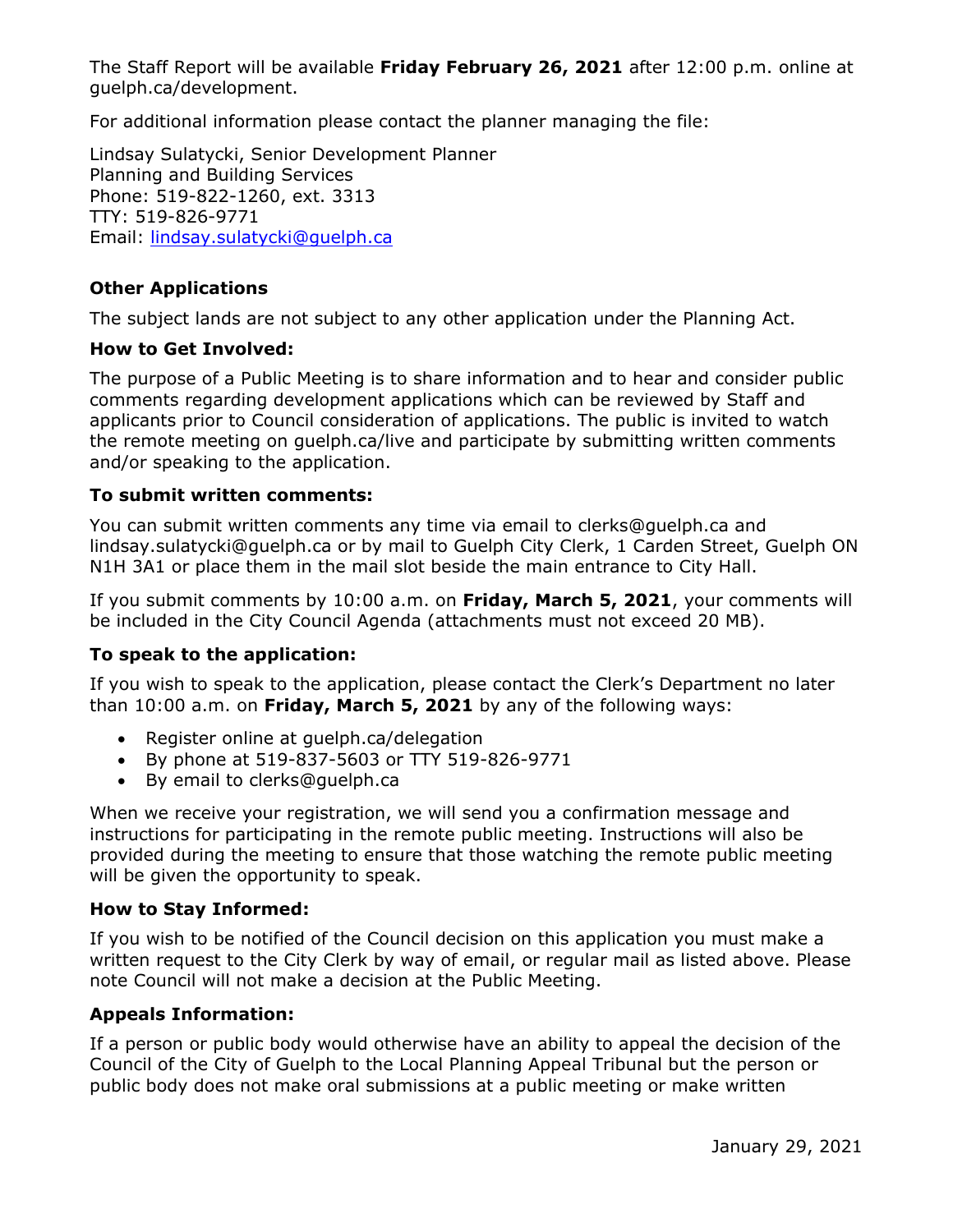submissions to the City of Guelph before the by-law is passed, the person or public body is not entitled to appeal the decision.

If a person or public body does not make oral submissions at a public meeting, or make written submissions to the City of Guelph before the by-law is passed, the person or public body may not be added as a party to the hearing of an appeal before the Local Planning Appeal Tribunal unless, in the opinion of the Tribunal, there are reasonable grounds to do so.

## **Requirement for Owners of Multi-tenant Buildings**

Upon receiving this Notice, owners of multi-tenant buildings with seven (7) or more residential units are asked to post this Notice of Complete Application and Public Meeting in a location that is clearly visible to all tenants (i.e. building or community notice board).

## **Notice of Collection of Personal Information:**

Personal information is being collected in order to gather feedback and communicate with interested parties regarding this development proposal. Information provided or presented at a public meeting is considered a public record and may be posted on the City's website or made public upon request.

This information is collected under the authority of the Planning Act, R.S.O. 1990, cP.13. Questions about this collection should be directed to the Information and Access Coordinator at 519-822-1260 extension 2349 or [privacy@guelph.ca.](mailto:privacy@guelph.ca)

#### **Accessibility:**

Alternative accessible formats are available by contacting [planning@guelph.ca](mailto:planning@guelph.ca) or TTY 519-826-9771.